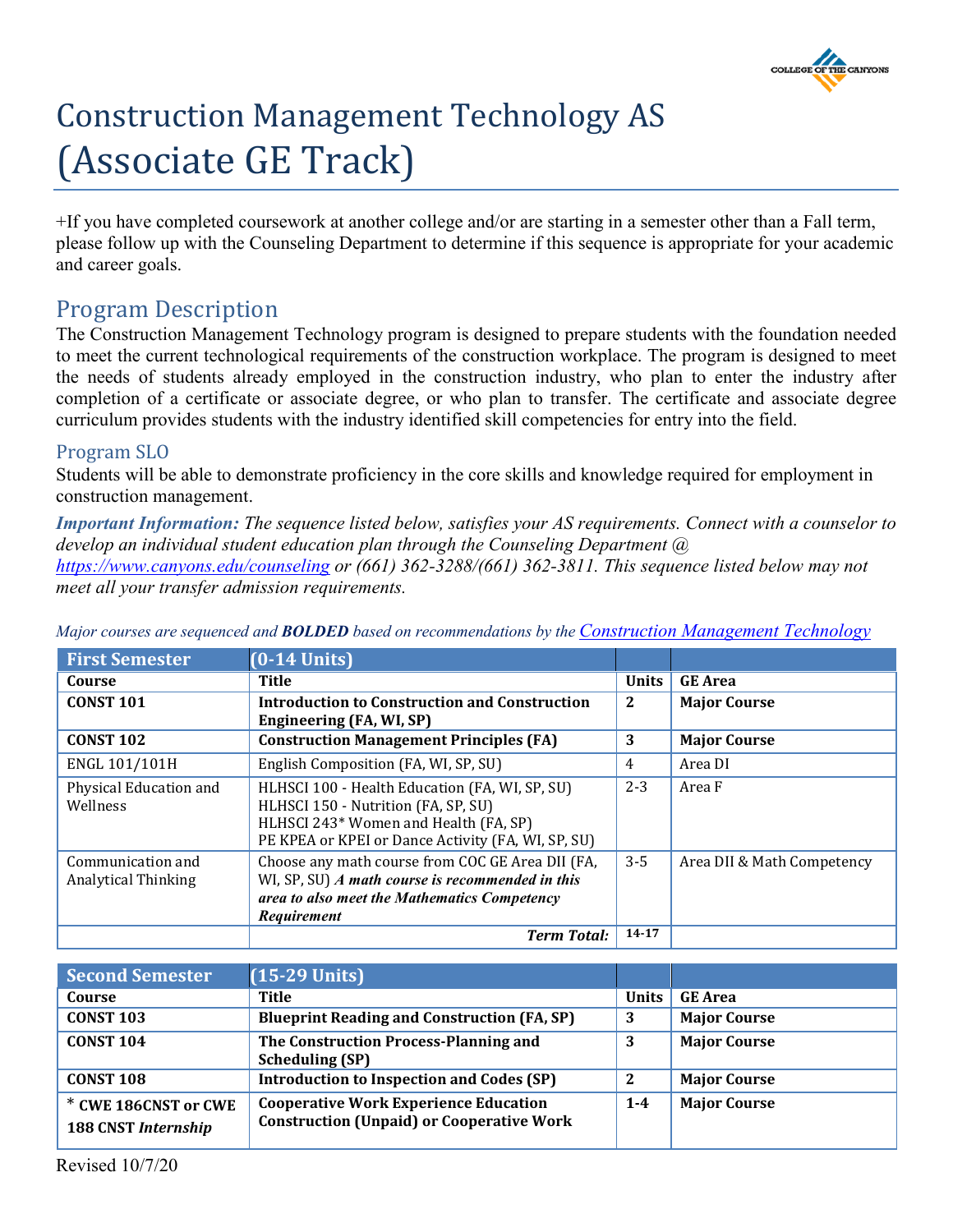

|                                                         | <b>Experience Education Construction (Paid) (FA,</b><br>WI, SP, SU)                                                                                                           |           |        |
|---------------------------------------------------------|-------------------------------------------------------------------------------------------------------------------------------------------------------------------------------|-----------|--------|
| ** American Institutions<br>Course - Choose Option I or | Complete first course in chosen option $-$ (note: must $\vert 3 \rangle$<br>take both classes within same option) (FA, WI, SP,<br>SU) - see "American Institutions" box below |           | Area E |
| Social Science Course                                   | Choose one course from COC GE Area B (FA, WI, SP,<br>SU)                                                                                                                      |           | Area B |
|                                                         | <b>Term Total:</b>                                                                                                                                                            | $15 - 18$ |        |

**\*Refer to the CWE/Internship site for steps necessary to register for the internship course: <https://www.canyons.edu/studentservices/internships/index.php>**

**\*\*See notation below in text box titled "American Institutions Requirement" regarding options.**

| Summer                                        | $(30-32)$                                                                                                                                                  |                 |
|-----------------------------------------------|------------------------------------------------------------------------------------------------------------------------------------------------------------|-----------------|
| Course                                        | Title                                                                                                                                                      | Units   GE Area |
| <sup>**</sup> American Institutions<br>Course | Complete second course in chosen option – (note:<br>must take both classes within same option) (FA, WI,<br>SP, SU) – see "American Institutions" box below | Area E          |
|                                               | <b>Term Total:</b> 3                                                                                                                                       |                 |

**\*\*See notation below in text box titled "American Institutions Requirement" regarding options. You may or may not need to take a summer course depending on how you allocate your required major elective units. Consult with a counselor for more information.**

| <b>Third Semester</b>   | $(33-48$ Units)                                    |              |                     |
|-------------------------|----------------------------------------------------|--------------|---------------------|
| Course                  | Title                                              | <b>Units</b> | <b>GE</b> Area      |
| <b>SURV 101</b>         | <b>Introduction to Land Surveying</b>              | 4            | <b>Major Course</b> |
|                         | (FA, SP)                                           |              |                     |
| <b>CONST 105</b>        | <b>Construction Estimating Principles (FA, SP)</b> | 3            | <b>Major Course</b> |
| <b>Required Major</b>   | <b>Refer to the Required Major Electives Table</b> | $3 - 5$      | <b>Major Course</b> |
| Elective                | <b>below</b>                                       |              |                     |
| <b>Natural Sciences</b> | Choose one course from COC GE Area A (lab not      | 3            | Area A              |
| Course                  | required) (FA, WI, SP, SU)                         |              |                     |
| *** Humanities and Fine | Choose one course from COC GE Area C               | 3            | Area C & Diversity  |
| Arts                    | (FA, WI, SP, SU)                                   |              |                     |
|                         | <b>Term Total:</b>                                 | $16 - 18$    |                     |

**\*\*\*Consider taking a humanities general education course GE Area C with an (\*) indication on the Associate Degree Requirements Checklist. Courses with an (\*) will also meet the GE Diversity Requirement. Refer to the Associate Degree Checklist for details.**

| <b>Fourth Semester</b>                                                               | $(49-60$ Units)                                                                                                                                                                            |              |                              |
|--------------------------------------------------------------------------------------|--------------------------------------------------------------------------------------------------------------------------------------------------------------------------------------------|--------------|------------------------------|
| Course                                                                               | <b>Title</b>                                                                                                                                                                               | <b>Units</b> | <b>GE Area</b>               |
| <b>CONST 106</b>                                                                     | <b>Survey of Construction Contracts and Laws (SP)</b>                                                                                                                                      | 3            | <b>Major Course</b>          |
| <b>Required Major</b><br>Elective                                                    | <b>Refer to the Required Major Electives Table</b><br><b>below</b>                                                                                                                         | $3 - 5$      | <b>Major Course</b>          |
| <b>Required Major</b><br><b>Elective</b> (if unit<br>requirement hasn't been<br>met) | If required major electives units are not yet met<br>complete remaining units. Refer to the Required<br><b>Major Electives Table below</b>                                                 | 3            | <b>Major Course</b>          |
| Elective Course                                                                      | Choose any course that is an associate degree<br>applicable course (FA, WI, SP, SU)                                                                                                        | 3            | Elective                     |
| <b>Elective Course OR Diversity</b><br>if not yet met                                | Choose any course that is an associate degree<br>applicable course (FA, WI, SP, SU) OR<br>Diversity Requirement (May double with other GE<br>Notated with an Asterisk on the GE Checklist) | 3            | <b>Elective or Diversity</b> |
|                                                                                      | <b>Term Total:</b>                                                                                                                                                                         | $12 - 17$    |                              |

**Notes: In order to complete your AS degree in two years a minimum of 15 units per semester is necessary. You may consider taking winter/summer coursework to help lighten your load during fall/spring.**